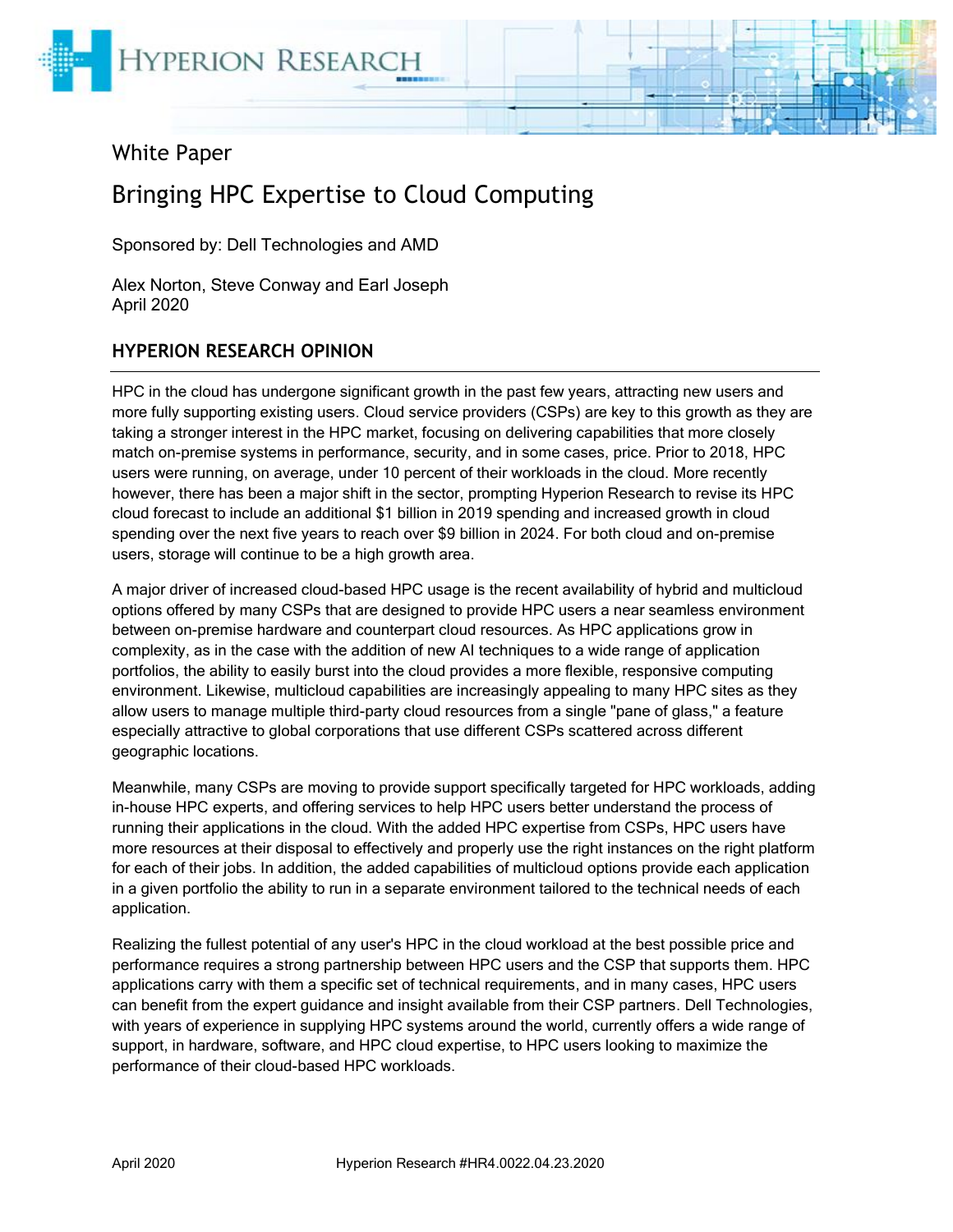## **SITUATION OVERVIEW**

# **Key HPC Definitions**

Hyperion Research divides the HPC sector into four major price bands.

- Supercomputer: systems priced at \$500,000 and above
- Divisional: systems priced at \$250,000 to \$449,000
- Departmental: systems priced at \$100,000 to \$249,000
- Workgroup: systems priced below \$100,000

For the purposes of this paper it is important to note that when the term "cloud" is used, it is referring to the public cloud, or third-party hosted resources. A private cloud that is owned and run internally is not included in this definition although it is an important portion of the overall HPC cloud market.

# **Growth of the HPC Market**

The HPC market continues to grow: 2018 showed higher growth than expected and 2019 was a continuation of the strong growth the HPC market has seen in recent years, although showing slight growth from 2018. Looking forward to 2020 and beyond, Hyperion Research projects a CAGR of 10 percent year over year growth for the next five years for the broader HPC market (including servers, software, storage and repair services). All four price bands of the HPC market show growth, with the supercomputer group (systems priced at \$500,000 and above) exhibiting the largest.

Hyperion Research believes that the workgroup segment, tagged as the slowest growth sector in the overall on-prem HPC market, is the most aggressive in transitioning its overall HPC workload from onprem to cloud based. The workgroup segment represents the largest portion of HPC systems installed worldwide.

# **New Capabilities Push HPC Cloud Growth Higher**

Prior to 2018, the percentage of HPC workloads that ran in the public cloud had plateaued at around 10 percent of the overall HPC workload portfolio. In general, many users were running experiments in the cloud or using the cloud for so-called embarrassingly parallel workloads. In 2019, based on Hyperion Research surveys and studies, the percentage of HPC workloads run in the public cloud jumped to about 20 percent. This new data was the driving force behind the updated Hyperion Research HPC in the cloud forecast released in late 2019, shown below in Table 1, that highlights an almost \$1 billion increase in 2019 HPC cloud revenue. (As a point of note, the Hyperion Research HPC cloud forecast is from the end-user spend perspective. It does not measure the purchase of HPC resources by CSPs.)

There were many factors behind the increase in public cloud spend from HPC users: the cloud offerings became much more capable for HPC applications; CSPs and other companies provided easier access models to clouds; and a larger set of application software became available on the cloud.

Another driving factor is that HPC in the cloud platforms are becoming an increasingly important enabler in the emerging and high growth markets of artificial intelligence and other high performance data analysis applications. Critical applications here include automated driving systems, precision medicine, affinity marketing, business intelligence, cyber security, smart cities and the internet of things.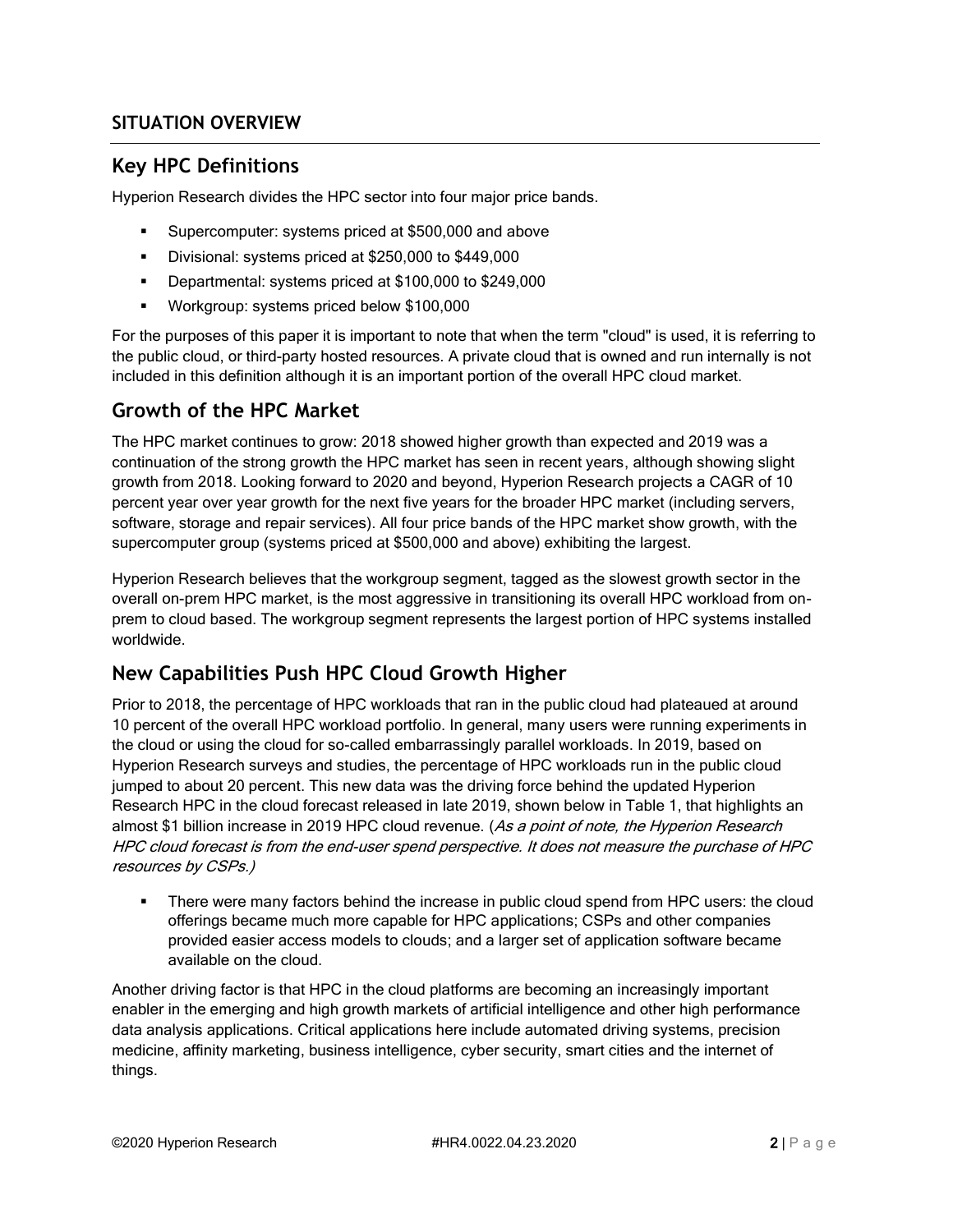- Cloud-based platforms are well suited to handle many of these AI applications, and for some applications the necessary data required for training are either collected in the cloud or are already stored there, offering significant cost reductions moving data into the cloud for processing.
- **.** In addition, CSPs have started to offer bare metal instances to remove some of the virtualization penalties commonly associated with cloud computing.

Finally, hybrid solutions, as well as multicloud offerings, have grown in interest and deployment over the past few years. These two offerings allow for flexibility in compute resources, especially for HPC users with diverse workloads.

- Hybrid cloud solutions allow for more flexible and responsive burst or surge computing capabilities, providing an HPC user the ability to fine tune their compute/storage resource pool as needed. For specific workloads and types of users, hybrid environments allow for more efficient computing with the most appropriate hardware and software configuration, which may not be available on-premise.
- Multicloud allows for similar flexibility in choosing the optimal platform, including hardware, software, middleware, and other aspects of the compute instances.

Looking to the future, spending for HPC applications in the cloud shows strong growth out to 2024. Hyperion Research is anticipating major growth in the market segment in the coming years as more of the barriers of entry to HPC cloud usage are addressed by CSPs and associated hardware and software vendors.

One key issue for many HPC in the cloud users and potential users is data security. Many HPC users elect not to run their mission critical workloads in the cloud for fear of data breaches or data loss. This issue has been a constant concern within the HPC user base for many years, despite the major strides CSPs and vendors have made in addressing the problems. Most CSPs now offer specific security certifications on their platforms, like ITAR or FedRAMP, as well as make their security and data protection capabilities more transparent to the end user.

Security concerns, although better addressed today than in the past, remain a constant friction point for HPC end users and are crucial to the next major growth spurt in this market.

## **TABLE 1**

#### **HPC Cloud Forecast 2018-2023 (\$M)**

|                              | 2018   | 2019   | 2020   | 2021   | 2022   | 2023                     | CAGR '18-'23 |
|------------------------------|--------|--------|--------|--------|--------|--------------------------|--------------|
| NEW 2019 HPC Cloud Forecast  | 2,466  | 3.910  | 4,600  | 5,135  | 6.182  | 7.418                    | 24.6%        |
| Previous 2018 Cloud Forecast | 2,466  | 3,031  | 3,771  | 4,585  | 5,520  | $\overline{\phantom{0}}$ | 23.8%        |
| <b>HPC Server Forecast</b>   | 13,683 | 13,713 | 14,484 | 15,658 | 18.457 | 19.940                   | 7.8%         |

Source: Hyperion Research, 2020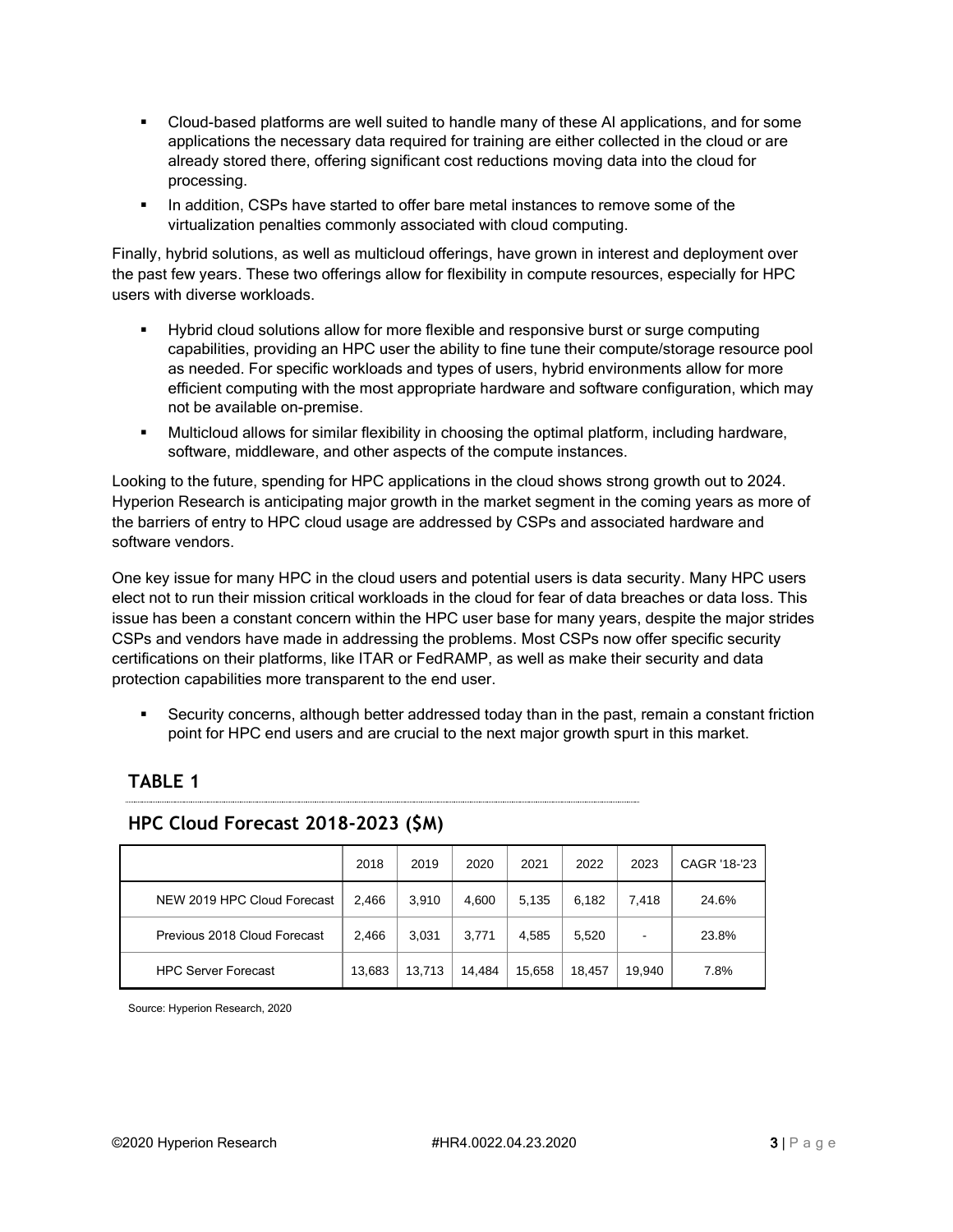Table 2 shows the broader HPC market for each segment of the overall HPC sector. Note that service refers to the repair and maintenance services on the systems. As HPC cloud revenues have continued to climb, they have now been included in the overall HPC market numbers. HPC storage enjoys the largest projected growth of the HPC sectors tracked. With the addition of the cloud sector, the total HPC market is projected to top \$52 billion in 2024.

|                              | 2018     | 2019     | 2020     | 2021     | 2022     | 2023     | 2024     | <b>CAGR</b><br>$'19 - 24$ |
|------------------------------|----------|----------|----------|----------|----------|----------|----------|---------------------------|
| Server                       | \$13,683 | \$13,713 | \$14,484 | \$15,658 | \$18,457 | \$19,940 | \$20,844 | 8.7%                      |
| Storage                      | \$5,568  | \$5,629  | \$6,065  | \$6,761  | \$8,272  | \$9,238  | \$9,977  | 12.1%                     |
| Middleware                   | \$1,591  | \$1,618  | \$1,716  | \$1,863  | \$2,218  | \$2,411  | \$2,531  | 9.4%                      |
| Applications                 | \$4,655  | \$4,695  | \$4,973  | \$5,274  | \$6,143  | \$6,525  | \$6,692  | 7.3%                      |
| Service                      | \$2,250  | \$2,238  | \$2,324  | \$2,419  | \$2,767  | \$2,883  | \$2,899  | 5.3%                      |
| <b>Public Cloud Spending</b> | \$2,466  | \$3,910  | \$4,600  | \$5,135  | \$6,182  | \$7,418  | \$9,243  | 18.8%                     |
| <b>Total Revenue</b>         | \$30,212 | \$31,803 | \$34,163 | \$37,110 | \$44,040 | \$48,416 | \$52,187 | 10.4%                     |

#### **TABLE 2**

**Revenues by the Broader HPC Market Areas (\$M)**

Source: Hyperion Research, 2020

# **HPC Cloud and AI/ML/DL Workloads**

Machine learning, deep learning, inferencing, training, graph analytics, and other AI methods, as well as high performance data analytics (HPDA) have all seen robust growth in the past few years, both in budget allocations as well as organizational focus. Growing at more than 30 percent, HPC-enabled AI is projected to be a \$3.5 billion market in 2024. The top table below shows the sub-segmentation of HPDA server revenue, as well as the HPC-enabled AI portion. It is important to note that HPC-enabled AI is a subset of the HPDA market revenue below. In the second table below, the AI portion of the server market is further divided into machine learning, deep learning and other AI, which is made up primarily of graph analytics right now. Machine learning and deep learning are growing at similar rates; however, machine learning is currently a more significant portion of the HPC-enabled AI market. Although we are still at the beginning of AI, the cloud will play a key role in the future of AI and HPC. HPC is crucial to AI developments, and the growth of HPC in the cloud, as well as the attention paid to HPC by CSPs, has resulted in many AI workflows being created and run in cloud environments. For some AI workflows, access to enough data for training can be challenging for on-premise execution or expensive to transfer from a cloud environment. In these cases, data residing or collected in a cloud environment, from sensors or the combination of multiple different data sets, can be better run where the data exists.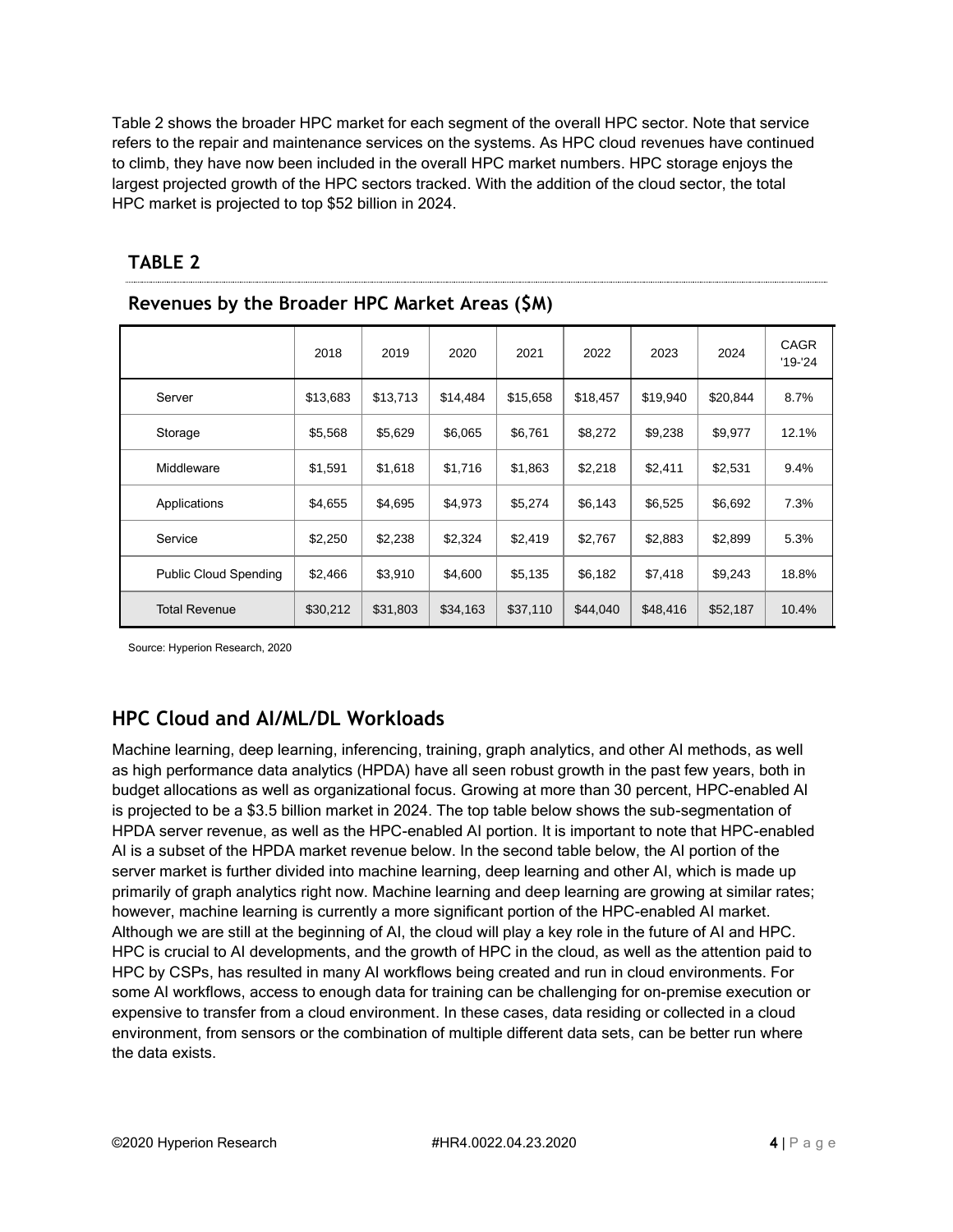# **TABLE 3**

#### **Forecast: Worldwide HPC-Based AI Revenues vs Total HPDA Revenues**

#### **(\$M)**

|                                           | 2018   | 2019   | 2020   | 2021   | 2022   | 2023   | 2024   | <b>CAGR</b><br>$'19-'24$ |
|-------------------------------------------|--------|--------|--------|--------|--------|--------|--------|--------------------------|
| <b>WW HPC Server</b><br>Revenues          | 13,683 | 13,713 | 14.484 | 15,658 | 18,457 | 19,940 | 20,844 | 8.7%                     |
| WW HPDA (including<br>AI) Server Revenues | 3,153  | 3,598  | 3,932  | 4,737  | 5,467  | 6,480  | 7,478  | 15.8%                    |
| Total HPC-Based AI<br>(ML, DL & Other)    | 747    | 918    | 1,094  | 1,399  | 1,810  | 2,745  | 3,555  | 31.1%                    |

Source: Hyperion Research, 2020

# **TABLE 4**

## **Forecast: Worldwide ML, DL & Other AI HPC-Based Revenues (\$M)**

|                 | 2018 | 2019 | 2020  | 2021  | 2022  | 2023  | 2024  | <b>CAGR</b><br>$'19-'24$ |
|-----------------|------|------|-------|-------|-------|-------|-------|--------------------------|
| ML in HPC       | 532  | 667  | 771   | 986   | 1,285 | 1,960 | 2,538 | 30.6%                    |
| DL in HPC       | 177  | 209  | 265   | 342   | 443   | 665   | 866   | 32.9%                    |
| Other AI in HPC | 38   | 42   | 58    | 70    | 83    | 120   | 150   | 29.0%                    |
| Total           | 747  | 918  | 1,094 | 1,399 | 1,810 | 2,745 | 3,555 | 31.1%                    |

Source: Hyperion Research, 2020

From a recent study on the global HPC end user ecosystem, HPC users reported that within the next year and a half, on average 20 percent of their AI workloads will be running in the cloud. Access to hardware and software infrastructure in the cloud not available from their on-premise systems is a major driver for moving certain workloads to the cloud. A third of the respondents indicated that access to specialty hardware or software was a major driving force in their decision to use the cloud. The complexities of the evolving AI worklods today and in the future necessitates utilizaton of specialized infrastructure.

In recent years, x86 technology has been delivered by one vendor in the HPC market with little competition. Recently, AMD has shown increased and healthy growth around their processor technology, especially in their performance on AI workloads.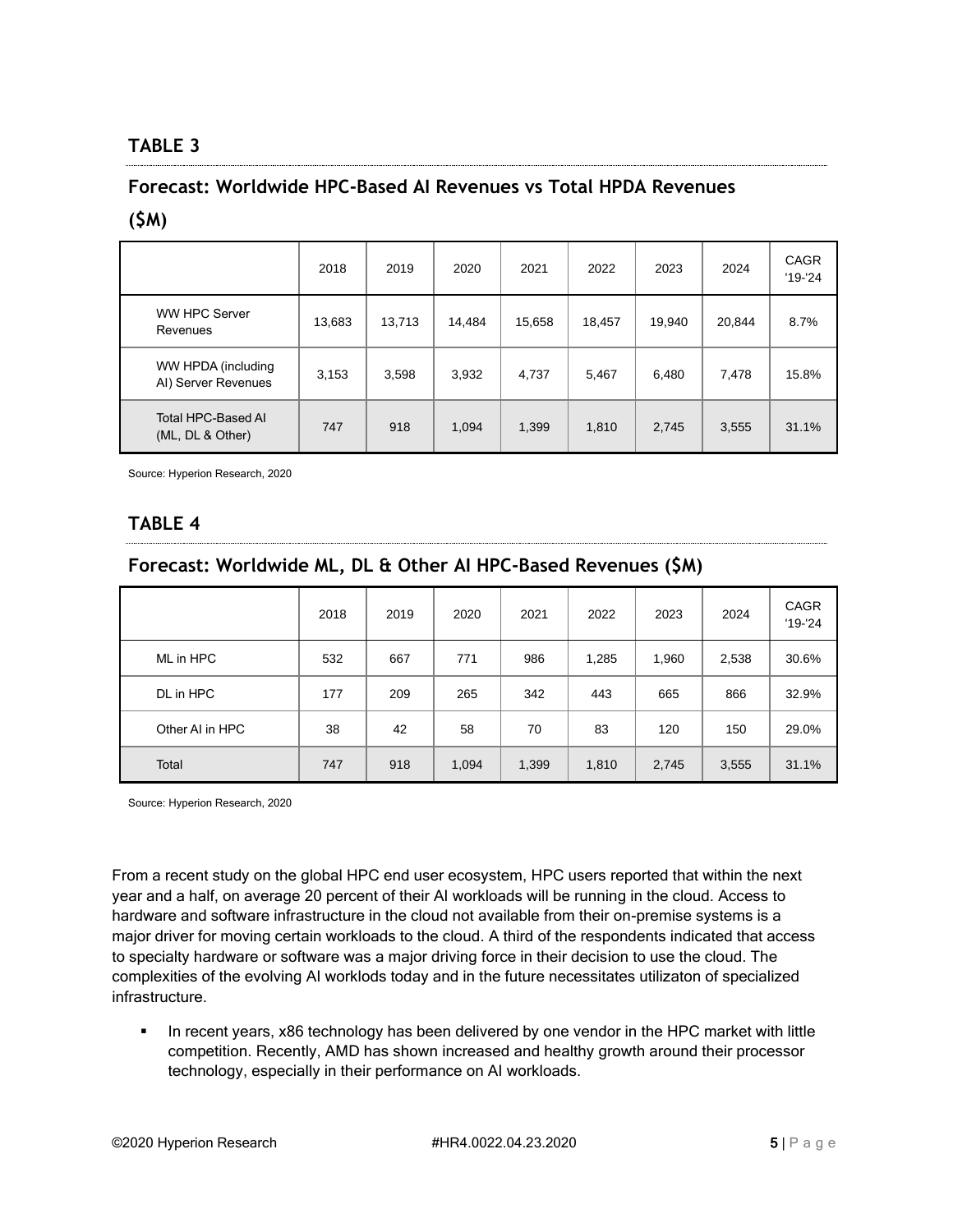▪ A major indicator of this shift is the US DoE procurements for exascale machines, which will use the AMD processor to address the growing diversity of applications planned to be run, including AI applications.

# **DELL TECHNOLOGIES CLOUD SOLUTIONS**

HPC in the cloud has been a growing market segment in the past and has recently undergone a major growth year. A major shift occurred in the market: the average percent of user workloads running in the cloud nearly doubled from 10-12 percent in 2018 to 20 percent in 2019. HPC users, especially those in the workgroup segment, look to the cloud as a viable option for compute resources for elastic, burst computing jobs, or as a way to run new workloads on hardware or software not available on-premise.

Dell Technologies has a long history in the HPC market and is the fastest growing major HPC OEM, providing on-premise solutions to some of the largest end user sites in the world. This experience, which led to an understanding of HPC user needs, places Dell Technologies in a strong position to help end users accomplish their workloads in an efficient environment. Dell Technologies offers scalable and elastic cloud resources to accomplish both HPC and AI workloads, with the opportunity to expand and integrate with current on-premise systems. Through partnerships with AWS, Microsoft Azure, and Google Cloud, Dell Technologies brings a long understanding of HPC, as well as deep domain expertise within the various segments of HPC, to provide targeted solutions to HPC customers on the top cloud platforms.

Dell Cloud's partnerships with other CSPs for multicloud enable end users to run their applications across a variety of platforms for optimized performance. Verne Global, for example, has the capability, through Dell Technologies, to implement an HPC colocation solution with the powerADVANCE solution. This solution offers cost effective high performance computing hosted in the same location or campus. With VMware Cloud on AWS, end users have access to more than 165 AWS services including compute, AI, and analytics. In addition, VMware Cloud on AWS provides the same VMware Cloud technologies across on-premise and cloud infrastructures, enabling a near seamless environment with the capability of moving applications from on-premise to AWS without the need to buy any new hardware, change operations, or rewrite applications.

Many end users are beginning to understand how AI, and its many subsegments, can aid their current workloads, whether through running AI in conjunction with traditional modeling and simulation workloads, or in entirely new application spaces with AI. With their HPC & AI Innovation Lab, Dell brings together a robust hardware and software infrastructure, combined with a staff of experts, including engineers, computer scientists, and subject matter experts. These experts are all deeply engaged in the HPC community and understand the best practices for solving HPC and AI problems.

With Dell's services for HPC, AI and HPDA hybrid clouds, Dell helps end users in all stages of deploying a hybrid cloud solution, starting at designing the solution and through the process to systems management. By bringing their expertise to the equation, Dell provides support to properly implement a hybrid cloud solution, including access to HPC experts and HPC cluster assistance and HPC solution-level support. Dell also provides extensive HPC consulting capabilities, including:

- Code migration and optimization
- Cluster optimization, tuning and management
- x86 storage servers: selection of Linux, OpenFabrics
- HPC cluster management processes and other consulting requests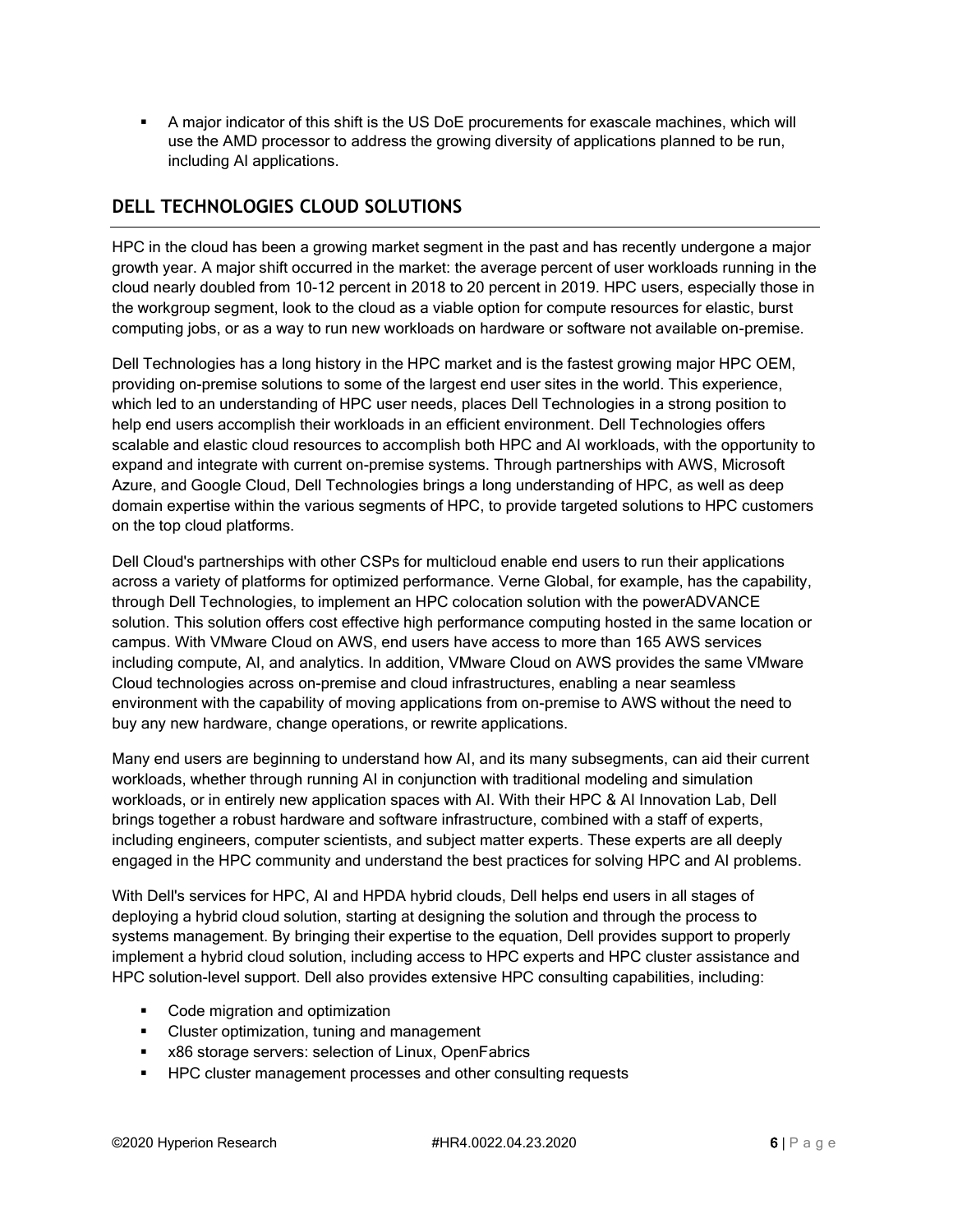With Dell Remote Cluster Management (RCM), end users can use the experts at Dell to manage and maintain their HPC clusters and applications, reducing the need to hire in-house expertise. As many HPC users are still learning how to effectively take advantage of the cloud and implement the best solution for their business, Dell offers their proficiency in HPC cluster management and HPC deployments in the cloud to ease the transition for the end user and provide the best solution for the job.

Moreover, Dell provides hybrid cloud security through Secureworks, a company that works to integrate intelligence with security. Secureworks allows end users to monitor their deployments and detect anomalies in the data as well as manage the vulnerabilities of the cloud deployment and reinforce the security in place with targeted adversarial testing. Testing the security of the deployment is achieved without waiting for a third party to infiltrate the system.

In addition to Secureworks, Dell Technologies also incorporates the Boomi AtomSphere platform to address security at critical points: the data level to the application and platform layer as well as the network and facilities infrastructure. This integration platform as a service (iPaaS) provides strong security for the data from transfer threats to security within the data center itself.

As a staple at the top of the HPC server business for years, Dell has developed a deep understanding around what HPC jobs need and how to solve some of the most complex HPC problems. With the rise of cloud computing for HPC, Dell has stepped up to help users understand how to deploy workloads in the cloud. Dell's hybrid cloud offerings, combined with their extensive partnerships with many CSPs, enable end users to take full advantage of the cloud to enhance their compute capabilities. Furthermore, with the added services and solutions Dell has tailored specifically to HPC and AI, end users can leverage Dell's knowledge and skills to deploy secure and powerful hybrid cloud solutions for their entire workload portfolio, including traditional modeling and simulation workloads as well as the new AI workloads in HPC.

## **FUTURE OUTLOOK**

HPC in the cloud continues to expand as CSPs develop a growing portfolio of solutions that better address HPC workloads and users, offering options for better cost effectiveness for cloud computing, better queue times than on-premise data centers, and access to a wide range of hardware.

HPC in the cloud will continue to grow as barriers to entry, namely data security, data movement and cost, are addressed by CSPs, ultimately enabling end users to take full advantage of the cloud. Today, the cloud is primarily a complementary solution to on-premise resources, especially with hybrid cloud offerings, but that could change in coming years as cloud capabilities increase.

The Dell Technologies Cloud is well positioned to help support HPC end users to maximize their compute capabilities through hybrid cloud and multicloud solutions, bringing their extensive and wellknown expertise in the HPC market to address the needs of HPC end users who want to capitalize on the capabilities offered by cloud solutions. With the growing excitement and investment in AI, as well as the continued growth of HPC, the cloud will play a major role in current and future compute considerations.